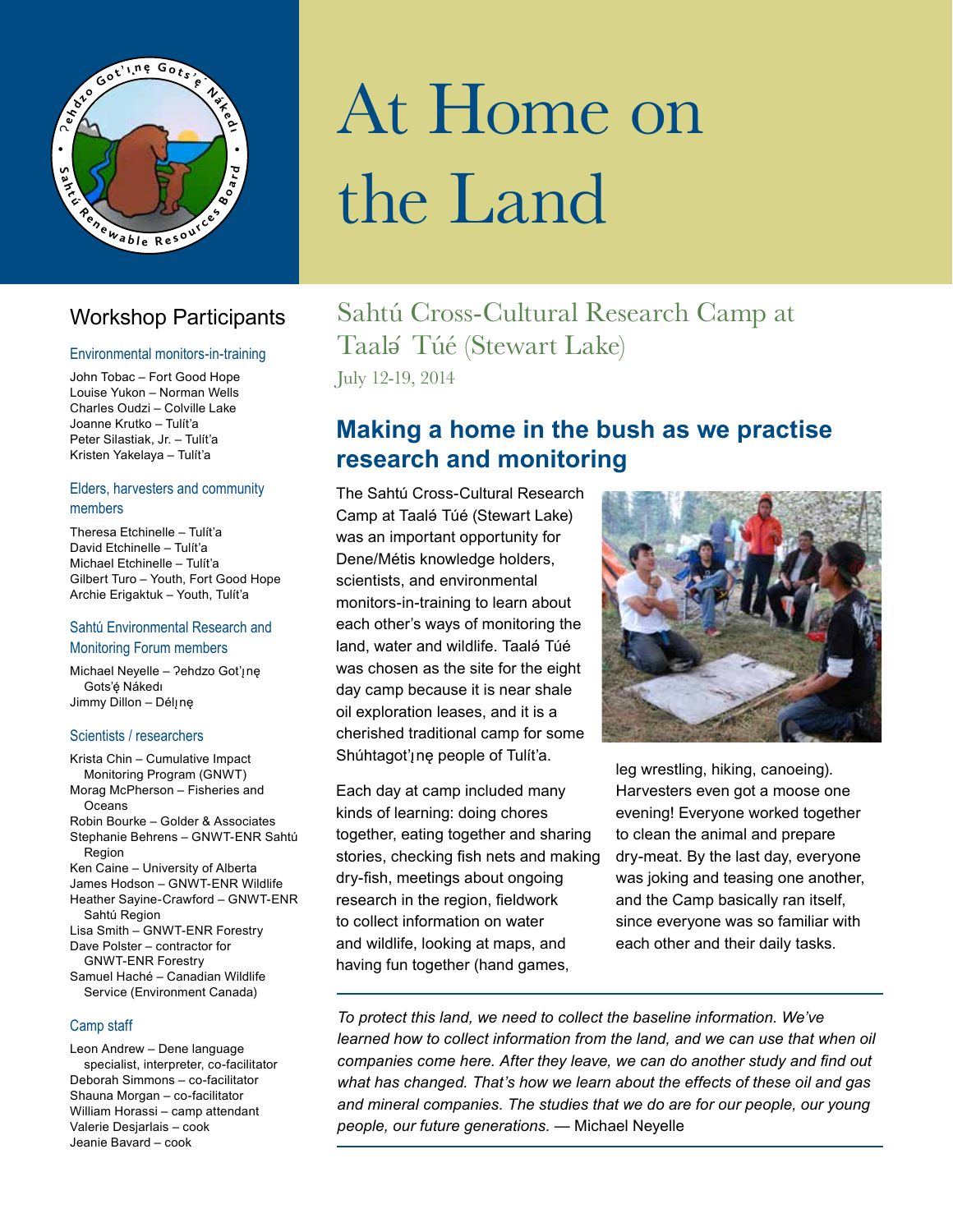*I kept remembering the word that was used in the Berger Inquiry Report: "homeland." Down south, a lot of people think of going out into the bush as 'roughing it.' When you get to live with people in their homeland, they're actually just keeping the home up. The way in which this place became a home for everybody really fast is just amazing to me. And at the same time we're doing research. That's incredible. —* Deborah Simmons

*I want to understand more so we can help the elders in town understand what industry is doing and what all the scientific terms and little gadgets mean. The elders think that what they're doing is destroying the land and it scares them. —* Peter Silastiak, Jr.

## **Training community members in environmental research and monitoring**



Among the camp participants were Sahtú community members (mostly young people) who are training to become the first-ever group of certified environmental monitors from the Sahtú Region! It is important that these monitors are trained in both scientific and traditional ways of knowing and monitoring the land.

The scientists who attended the camp promised to keep in touch with the Sahtú monitors-in-training, to help them get jobs as fieldwork assistants and to help guide them as they pursue further education.

### **What we learned from one another**

Camp participants learned some scientific ways of studying the land and water, including:

- how to tell how clean a stream is by collecting bugs that live at the bottom
- how to measure stream flow and test water quality
- how to tell how old a tree is without cutting it down
- where to find permafrost, and measuring how close it is to the surface
- what kinds of plants grow back on seismic lines
- listening to bird songs to find out how many songbirds live in the forest
- how to trap voles and mice, and count pellets, to find out about populations of small mammals



Participants also learned how traditional knowledge experts understand the land and water, through daily camp activities such as hiking, hunting for moose, fishing and checking nets, making dry-fish, collecting moss, collecting spruce boughs, and berry picking.

*I was particularly impressed about the curiosity of the community members regarding forest birds. Although they are more familiar with waterfowls and raptors, they showed a lot of interest in the field guides that we provided and requested CDs with songs from birds of the region. —* Samuel Haché

*It was good to go out with my grandpa Jimmy and be able to listen to him and how he talks, how he does things out on the land. He does things differently. And I try to observe everything he does, and why he does it, for safety reasons, and to show respect. —* Archie Erigaktuk